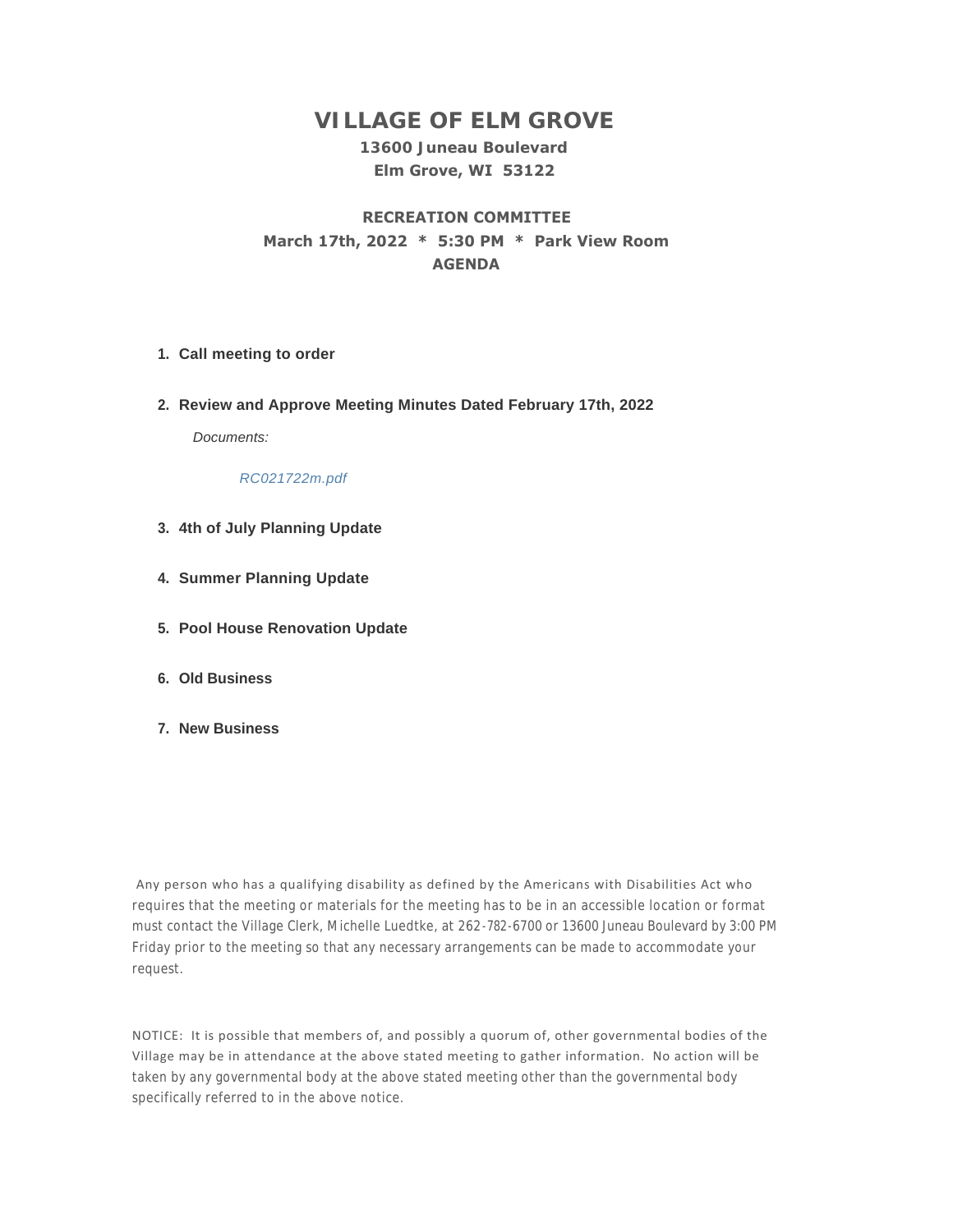## RECREATION COMMITTEE

#### MEETING MINUTES

### February 17th, 2022 5:30pm P.M., Park View Room

## 1.) Call meeting to order

Trustee Michalski called the meeting to order at 5:34pm Present: Trustee Tom Michalski, Mrs. Stacy Barry-Coffey, Dr. Susan Retzack Mrs. Allison Kelly Present by Zoom: Mr. Ryan Black Absent: Trustee and Chairperson Katy Cornell, Village President Neil Palmer, Mr. Wes Parkin Also Present: Mr. Jerod Mikkelsen, Recreation Director

- 2.) Review and Approve Meeting Minutes Dated January 20th, 2022 After discussion, Mrs.Kelly made a motion to approve the minutes as written, Dr. Retzack seconded the motion. Motion was approved 5-0.
- 3.) Discussion & Possible Action on Elm Grove Pickleball Mr.Mikkelsen presented recommendations made by himself and Mr.McIntrye as requested by the committee in January's meeting. After further discussion Dr.Retzack made a motion to approve the Elm Grove Pickle ball Proposal as written, Mrs. Barry-Coffey seconded the motion. Motion passed 5-0
- 4.) Third Space Brewing Presentation

Mr.Gehl and Ms.Olds were present to provide a presentation for the committee on the proposals of the 2022 Elm Grove Beer Garden. During the presentation they proposed 2 versions of Beer garden layouts. With further discussion the Recreation Committee preferred layout #2 which included barrels and lighting surrounding 8 organized picnic tables. Other edits were made to the proposed 2022 agreement. After discussion on edits Trustee Michalski made a motion to recommend to the Village Board that the the 2022 Elm Grove Beer Garden proposal and agreement with further modifications made by Village Attorney and Village staff, Mrs. Kelly seconded the motion. Motion passed 4-1

#### 5.) Discussion and Possible Approval of Arbor Day Event in the Village Park Mr.Mikkelsen presented his memo on the Beautification Committee Arbor Day event. The event proposal included food trucks, a small farmers market, and environmental education. After discussion Mrs. Barry-Coffey motioned to recommend the approval of Arbor Day to the Village Board, Mr. Black seconded the motion. Motion passed 4-1.

#### 6.) Discussion & Possible Action on Elm Grove Pool Diving Boards Mr.Mikkelsen presented his memo on the Elm Grove pool diving board quote that he received. He stated that \$30,000 was originally budgeted for the diving board replacements. With the quote almost double the amount budgeted Mr.Mikkelsen requested that there would be one diving board replaced. After further discussion Mrs. Kelly motioned to replace one diving board and budget or fundraise for the cost of the additional diving board for Summer 2023, Mrs. Barry-Coffey seconded the motion. Motion passed 5-0.

## 7.) Discussion & Possible Action on Village of Elm Grove Summer Staff Wages Mr.Mikkelsen presented his memo that included the proposed wages from summer staff for Summer 2022 and compared the wage expenses to 2021. Mr.Mikkelsen stated that the wage increases will keep them competitive with surrounding areas. After discussion Dr.Retzack motioned to approve the 2022 Summer Staff wages, Mrs. Kelly seconded the motion. Motion passed 5-0.

8.) Winterfest Recap

Mr.Mikkelsen stated that the Winterfest went very well. It was a warmer day which he believed contributed to the amount of people in the park. He approximated that there were 60-70 people at the event.

9.) Summer Planning Update

Mr.Mikkelsen updated the committee on his progress for planning for summer. Mr.Mikkelsen stated that he is working on wrapping up the recreation guide, summer program planning, special event planning as well as 4<sup>th</sup> of July planning.

## 10.) New Business

No new business was reported

11.)Old Business

Mrs. Barry –Coffey asked about the progress of the Comprehensive Park Plan, Mr.Mikkelsen stated that once the new Recreation Director starts more focused work will begin.